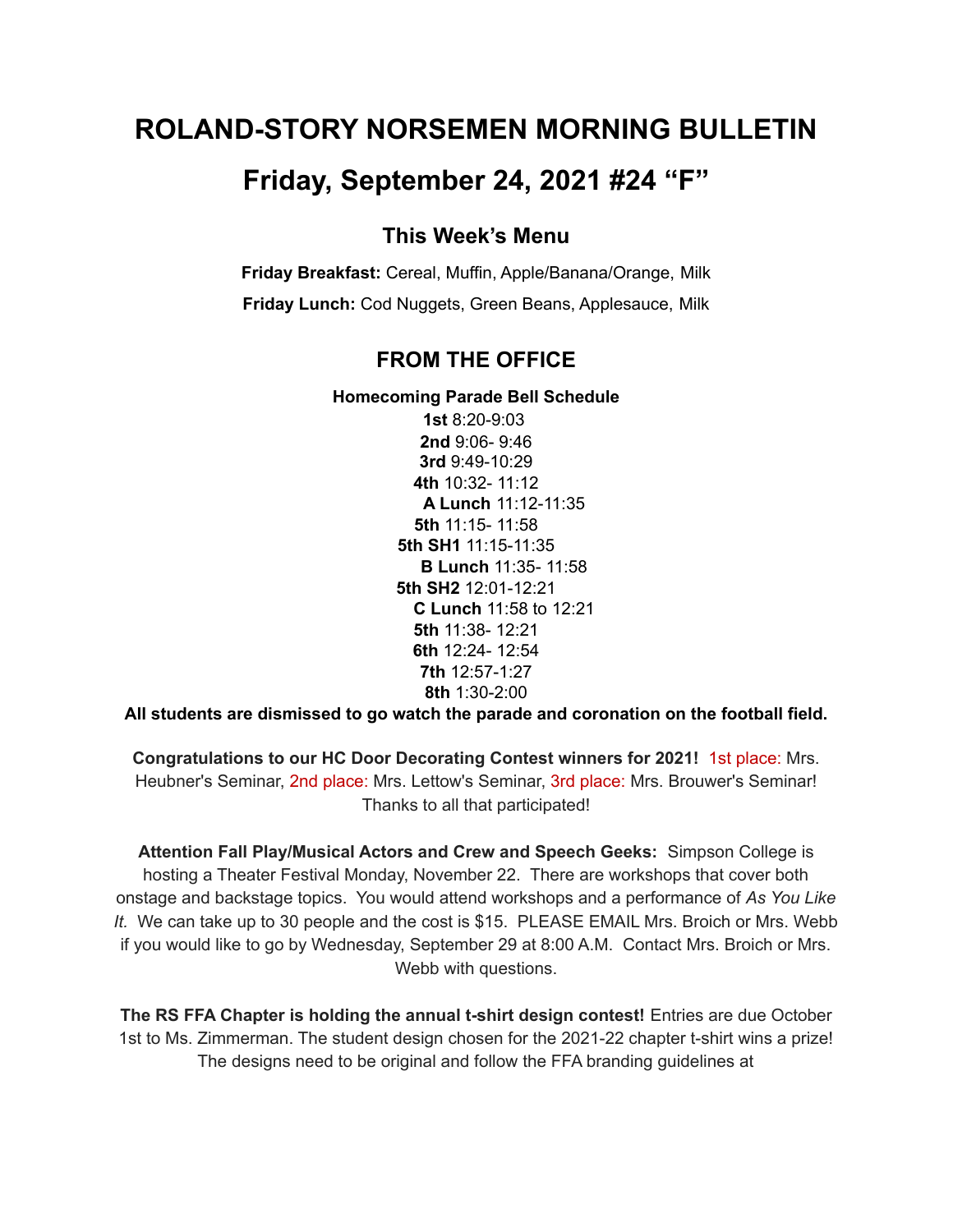<https://www.ffa.org/brand/using-the-ffa-brand/>. Contact Ms. Z or any of the officers if you have any questions!

#### **Homecoming Week Activities**

**Friday:** Homecoming Parade! The parade will start at 2:15 p.m. There will be a Pep Rally with the announcement of the Homecoming King and Queen Coronation immediately following the parade at 2:45 p.m.

#### **Homecoming Week Themes 9/20-9/24**

**Friday: Norsemen Spirit Day** ⚫️

**From the Counselor's Office:**

### **[COUNSELOR'S](https://docs.google.com/document/d/1vmwczNPbDzXe9vFaG5LJMQ7NYDv-i4oQJHybqA65TUc/edit?usp=sharing) FOLDER**

#### **College/Military Visit @ RSHS Sign up [here](https://forms.gle/9pTD2FPMHGQVCXTcA) by Friday, 9/24 to be requested**

<u>DMACC</u> Application Day: Tuesday, 9/28 @ Seminar (Higginbottom Room) **UNI** / **Recent parts** Wednesday, 9/29 @ Seminar (Higginbottom Room)

**CONG CENTRAL Friday, 10/1 @ Seminar (Higginbottom Room)** 

**Local Scholarship LWV-ASC 2022 [Scholarship](https://drive.google.com/file/d/1iMqL_F9MLi1Xgavl3AmBp1FOpwNW4UYl/view?usp=sharing)**- \$500 due 3/15/22 for resident of Story County

#### **ATHLETIC ACTIVITIES FOR THE WEEK**

**Friday 9/24** JV2 Football Game @ Roland Story High School 4:45pm Varsity Football Game @ Roland Story High School 7:00pm

**Dates to Remember**